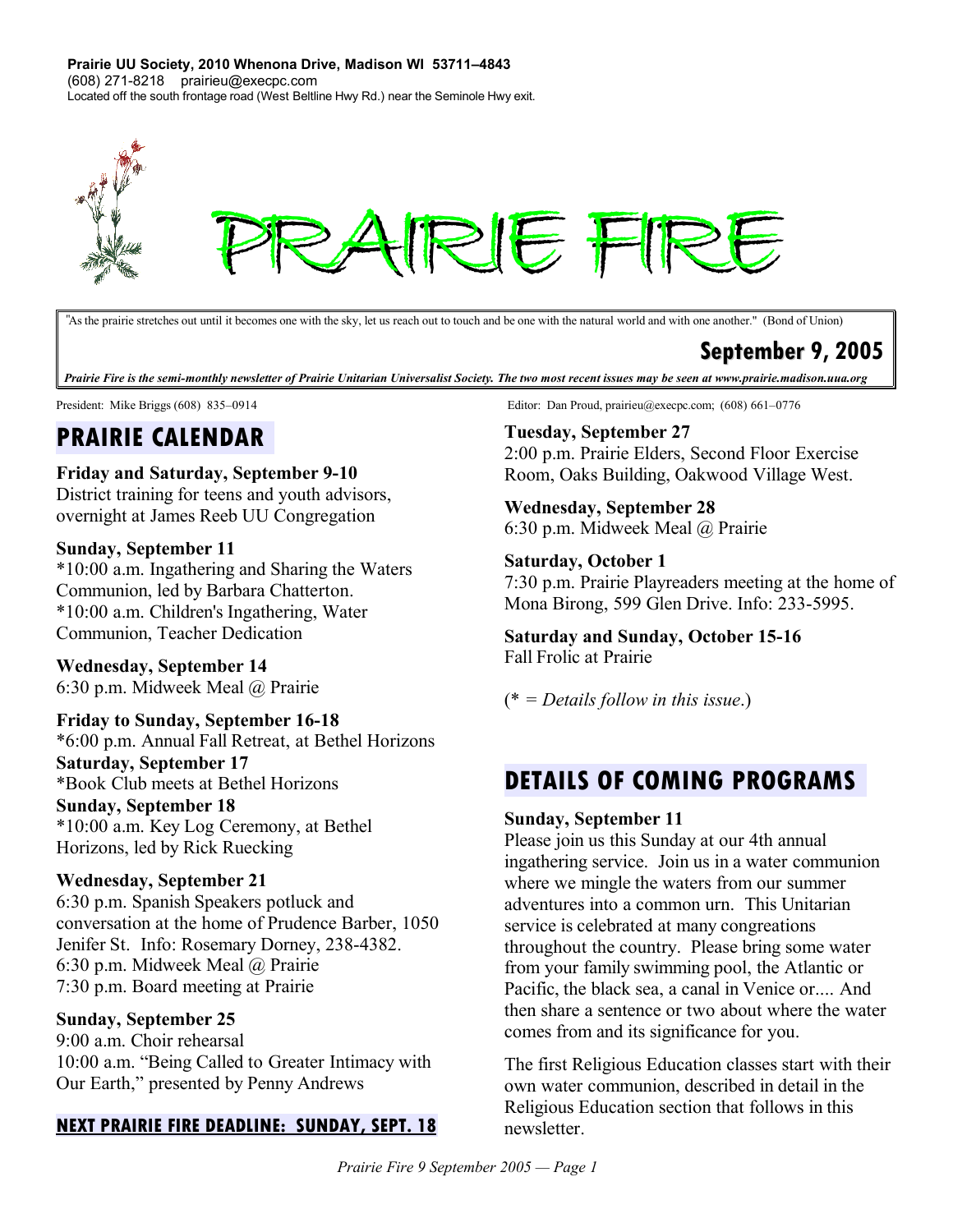#### **Sunday, September 18**

The service, the traditional Key Log Ceremony, will be held at the Prairie Center at Bethel Horizons, completing the Annual Retreat.

#### **Sunday, September 25**

Hurricane Katrina and the Tsunami are the most recent examples of the power of our Earth's elements. After centuries of western thought looking at Earth as a mechanical problem to be solved, a new pardigm is emerging. September 25th will consider another type of relationship and look at the Earth Charter, a UU-influenced code of ethics, that suggests a pathway.

Penny Andrews is a UW Hospital chaplain. She grew up in Cleveland, Ohio, and was in Junior High School one of the times that the Cuyahoga River caught fire. She worked in the alternative energy movement in the 70's and has coordinated Madison's Earth Charter Community Summits for the past two years.

Penny was also one of the founding members of James Reeb UU Church, holds a Doctor of Ministry degree and is an ordained Interfaith minister.

# **OUR SOCIETY**

#### **MADISON PROJECT TO AID KATRINA EVACUEES**

Prairie has been invited to support an exciting initiative created by JFF (Joining Forces for Families). Five buses are currently en route to pick up families left homeless by Hurricane Katrina and bring them to Madison. Barb Park is coordinating Prairie's commitment to clean, paint and stock one apartment in the Allied Drive area. At the picnic on September 4, we raised \$1,000. A large group turned out on Labor Day to work on the apartment, including a contingent from the Verona Players brought by Rick Owens.

Donations are still welcome to cover the costs of the buses, apartment rental, and other needs of the families. You can make checks out to Prairie Social Action Committee and send to Barb Park.

#### **THE VIEW FROM MY BRANCH**



The beginning of the church year always brings new hopes, new dreams, and new challenges. A congregation decides together what it wants and where it is going. The vista is wide. To paraphrase organizational consultant Margaret Wheatley's words, there are no prefixed, describable destinations. There are, instead, potentials that will form into real ideas, depending on who the creator is and what s/he is interested in creating.

I am excited to be stepping through the door with all of you as Prairie begins this year of potentials.

So, what will I do? I am here for 12 hours a week through May. My major job this year is to consult with you on the five areas the Board has chosen:

1. Aid the Caring Committee and congregation in understanding alternatives for providing pastoral care to members.

2. Aid the congregation in clarifying members commonalities and differences in values and aspirations with a view to healing and community building.

3. Provide UU perspectives via sermons once a month on topics that support the range of member interests and affirm connections and support.

4. Aid the congregation in understanding ways to attract and retain young couples and families.

5. Aid in providing ways to bringing the congregation together to envision and plan a future and associated needed actions for Prairie.

The Board and I have begun these tasks. I need to hear from any of you who would like to add to the conversation. Please let me know what you are thinking. I hope to be helpful to you as a congregation and as individuals. I am also available to do counseling sessions and respond to spiritual or personal needs you may be experiencing. I have a home office telephone that you can call, or a Prairie e-mail: **231-9707** or **minister (at) uuprairie.org**

I will be at the building for office hours on most Wednesdays, 4:00-6:00 p.m. Please drop by.

And, to further discuss what a minister does, I will be leading a workshop on Saturday afternoon at the Retreat about, "What Does a Minister Do?" Come join us for a fun hour of exploring this question. See you there!

*Rev. Jody Whelden Prairie Fire 9 September 2005 — Page 2*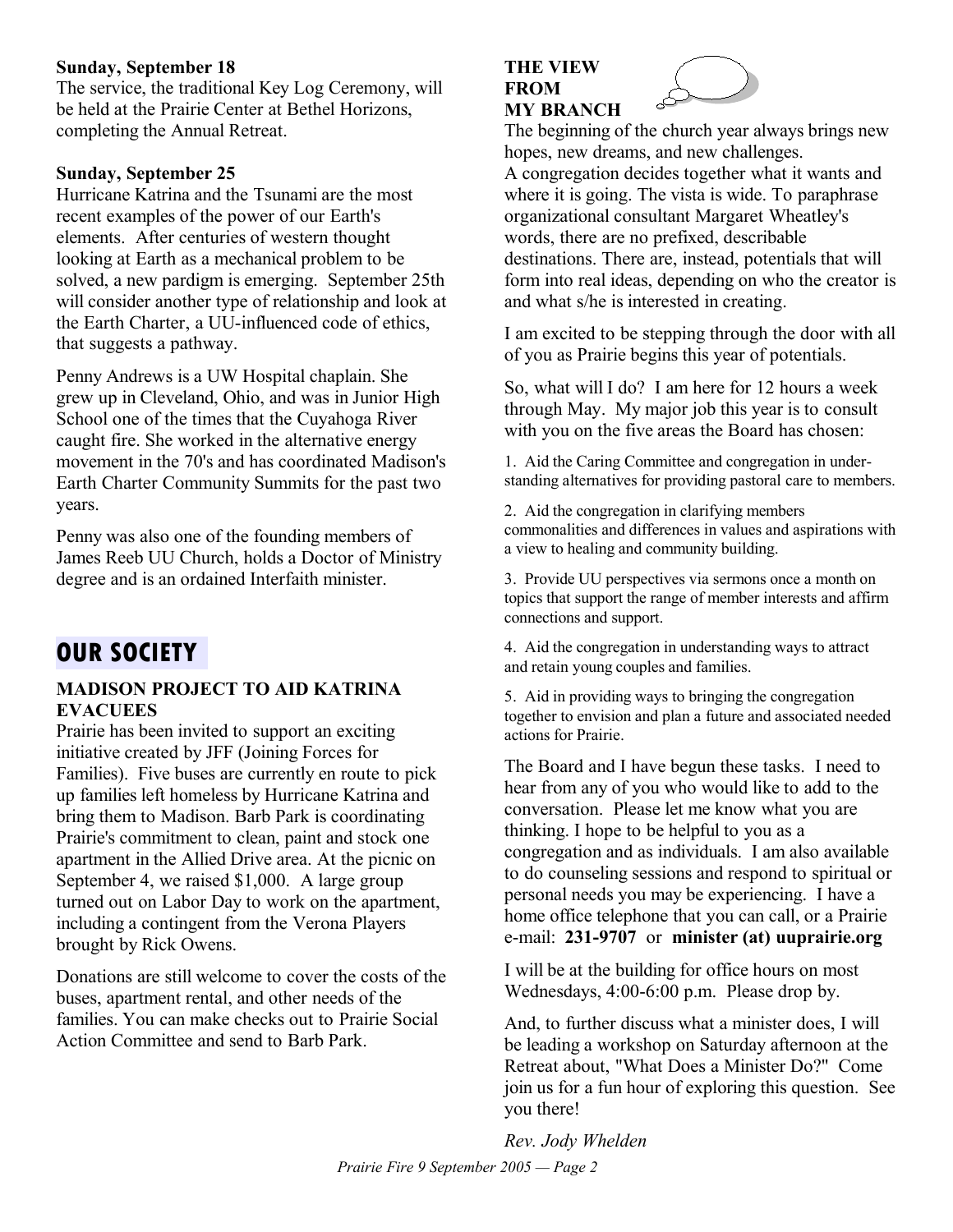#### **PRAIRIE RETREAT SEPTEMBER 16**–**18**

You can preview the planned activities at the annual retreat at Bethel Horizons online through the Prairie Web site: www.prairie.madison.uua.org.

Don't forget to bring your own linens.

Directions to Bethel Horizons: Take Highway 18/151 (Verona Road) west to Dodgeville. Turn right on Hwy. 23 and go north, past Governor Dodge State Park, until hyoureach County Road ZZ. Go right (east) on ZZ for a mile and follow signs on the right leading to the retreat center.

#### **NEXT BOOK CLUB MEETS AT THE ANNUAL RETREAT**

The Prairie Book Club will discuss the following book at the Prairie Annual Retreat: *The Kite Runner* by Khaled Hosseini. This is a novel about a privileged boy of Afghanistan who emigrates to the United States to bury the memory of a tragic event involving his good friend who is his servant's son. Success and love in his new country isn't enough to make him forget, and he returns to Afghanistan to try to make things right. The author was born in Kabul and his family emigrated to the U.S. in1980.

For more details about the story and a study guide, consult http://www.penguinputnam.com/static/ rguides/us/ kite\_runner.html.

#### **PRAIRIE PLAYREADERS SCHEDULE**

The Prairie Playreaders is one of the several social groups available to Prairie members and friends. Participation requires no commitment and neither expertise nor experience in theater. We meet once a month at the home of a rotating host/hostess, who chooses the play, assigns the parts, and provides refreshments during our intermission. We read and discuss the play, and also have a lovely social evening. We also have theater parties and an annual spring Fish Dinner, in which everyone is invited to participate.

Below is our meeting schedule for the 2005-2006 church year. Please put these dates and locations on your calendars and use them when planning other Prairie events, such as Circle Dinners. Titles of plays to be read will be announced as the playreading dates approach. Please join us some evening.

October 1: Host is Mona Birong October 29: Theater Party, UW Theater: Crumbs from the Table of Joy, by Lynn Nottage November 19: Hosts are Dan and Robin Proud December: No meeting. Happy Holidays! January 7: To be announced February 25: Overture Center: The Chancellor Presents the UW Performing Artists of the Future March 25: Host is Rosemary Dorney April 15: Host is Donna Murdoch June 2: Annual Fish Dinner; contact Pat Watkins

*Pat Watkins*

### **PRAIRIE MEMBER SEEKS WORK**

I furnish hard work, such as mopping and vacuuming. You furnish transportation, instructions, equipment, supplies, ample work space, and a sturdy banister on basement stairs. Please, no ladders, furniture moving, or heavy lifting. References available on request. Call Phoenix at 608-271-8365.

#### **WANTED: A ROOMMATE TO SHARE RENT**

Have apartment, need a roommate. Any age, gender, or ethnic or religious background is acceptable. Please call Phoenix at 271-8365.

#### **ARCHIVIST NEEDED**

Prairie is currently without an archivist, and records keep propagating! If you are interested in collecting and organizing artifacts that will make up the history of our Society, please contact Mike Briggs (835- 0914) or K.K. Anderson (255-3596).

# **PRAIRIE WEB SITES**

*Society Home Page: prairie.madison.uua.org News Group: groups.yahoo.com /group/ prairienews / Views Group: groups.yahoo.com/group/prairieviews/ Social Action: socialaction.madisonwi.us Humanist Union: http://hum anist.madisonwi.us Long Range Planning: www.execpc.com/~prairieu/ planning (no space)*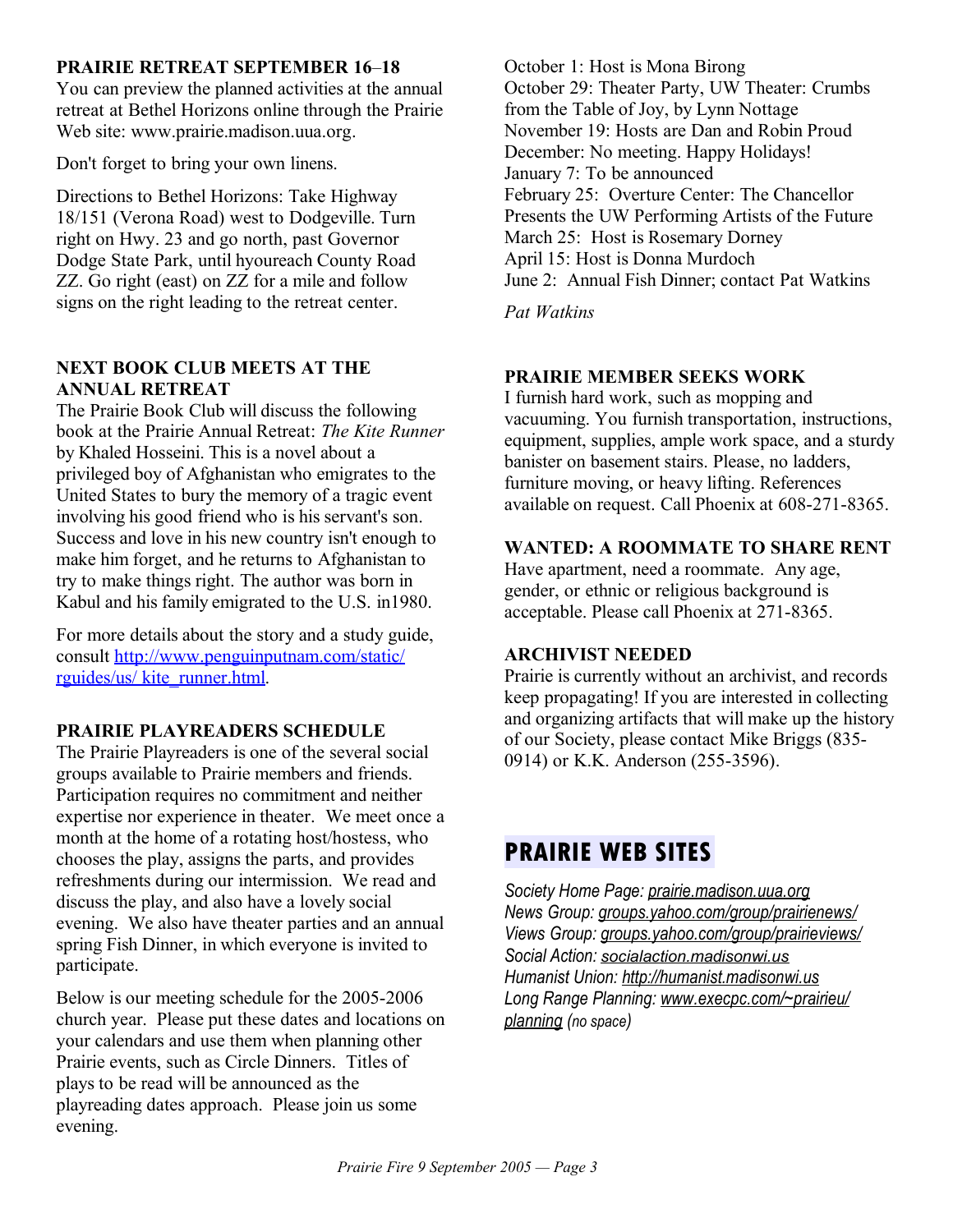# **RELIGIOUS EDUCATION**

### **LOOKING FORWARD TO A GREAT YEAR**

The RE Committee, Director of RE, and teachers have met and talked and we're excited. We've got class lists in place, curriculum materials selected and distributed, teachers oriented, schedules printed, rooms cleaned and set up…now, we are ready for YOU!

We will have a nice children's ingathering service, like being planned for upstairs, on Sunday, September 11 at 10:00 a.m. Our service will include a water communion, with kids invited to bring samples that they have collected on their summer travels. We'll use that water to talk about the significance of 9/11 and how we each bring a special nature to our time together. We'll dedicate the teachers and tour our classrooms.

On Sunday the 18th, families are invited to be part of the Prairie Retreat and we will not meet for RE at Prairie.

As we plan for the next few weeks, there are a few things we're working on. If you missed the teacher orientation on September 3, please talk with Bob or the RE Committee to see about what we did and get your materials. Even though we have people and schedules in place, we may need substitute teachers and childcare providers - would you please volunteer your name for our backup lists? Some classes will be handling snacks differently for the next few months - talk with you teachers about what works best for your group. We will start arranging parent-teacher visits after classes in October and November. We are talking with James Reeb RE youth and folks about an overnight with them, maybe the last weekend in October.

It is an exciting time as the church year starts again. We look forward to renewing acquaintances and making new friends. Please keep you new DRE informed as you think and talk about what is going on in RE. We are a team making our Sunday mornings safe, meaningful, fun and bright.

Thank you. See you in church.

*Bob Radford, Director of Religious Education*

# **MEMBERSHIP**

Please note the following member updates:

**Rev. Jody Whelden** minister@uuprairie.org

## **LETTERS**



#### **A SPECIAL APPEAL**

We have all seen the haunting images of physical devastation and human misery coming from New Orleans and the Gulf Coast. The assault of Hurricane Katrina on the Gulf Coast reminds us once again of the awesome power of natural forces. But it is also clear that government agencies were not prepared to deal with the impact of this ferocious storm. As people of faith, we simply must do something.

The Unitarian Universalist Association (UUA) and the Unitarian Universalist Service Committee (UUSC) have jointly created the Gulf Coast Relief Fund to assist Gulf Coast UUs in the monumental tasks they will face in the coming weeks and months. The money we collect will go to local relief efforts and UU congregations so that their ministries in their communities can be restored.

Please help by making a secure online donation today.

Like so many others, I was shocked and saddened by the tragic loss of life and the massive destruction left in the wake of the hurricane. My prayers go out to those grieving for lost loved ones, and my hopes are with the thousands who face the daunting task of rebuilding their lives and communities.

I am especially mindful that those unable to evacuate from the affected areas, the poor, the elderly, and the community of color, have suffered disproportionately from the ferocity of this hurricane and the lack of timely disaster response from government agencies. Relief was too-long delayed, and their suffering continues and intensifies.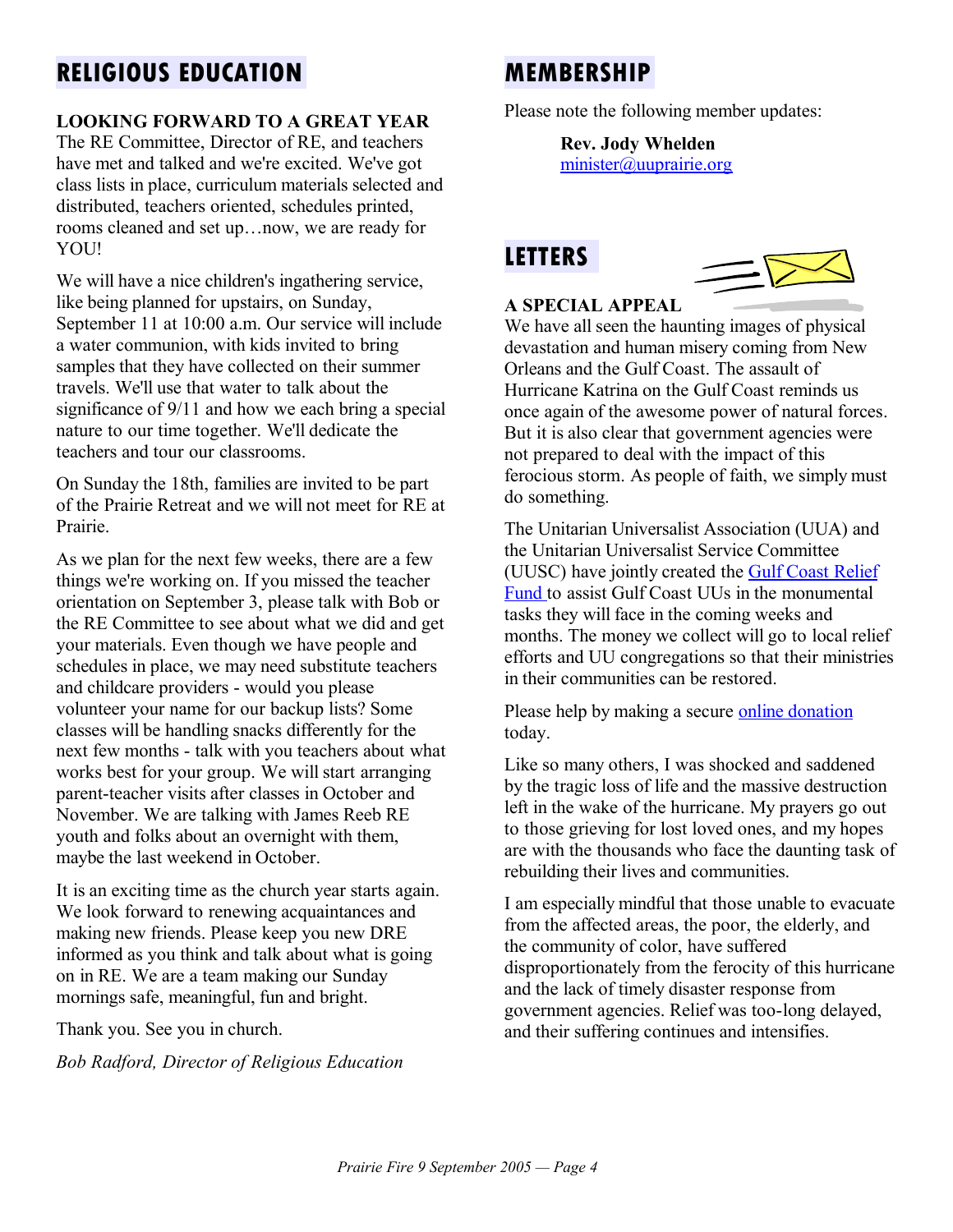In addition to media reports on the widespread destruction across the Gulf Coast, we continue to receive information from both the UUA's Southwest District and Mid-South District for churches in Louisiana, Mississippi, Alabama, and the Florida Panhandle. The Gulf Coast Relief Fund will allow UUs in these areas to assist those most in need. No more than 5% of funds received will be used to cover costs of administering the aid, so you can be confident that your contribution will go directly to helping with local relief efforts and the ministries of UU congregations.

In this difficult time, I am proud that Unitarian Universalists are coming together to help lighten the heavy burdens of our brothers and sisters.

We know from early reports that three New Orleans-area churches are believed to be seriously damaged. "We're just expecting one tragic story after another," said the Rev. Steve Crump, minister of the Unitarian Universalist Church of Baton Rouge. "And the death toll in New Orleans is just going to be horrendous."

As UUs in Louisiana, Mississippi and Alabama struggled to pick up the pieces of lives uprooted by Hurricane Katrina, the UU congregation in Baton Rouge opened its doors and hearts to displaced UUs from the three devastated New Orleans-area congregations.

"The number of people who said yes to opening their homes is astounding," Crump said. "They've called from Louisiana, from Texas, from Olympia, Washington, and from Massachusetts. And there are lots of people from New Orleans who thought they'd be staying in a hotel for two or three days and are running out of money. We're trying to put these people together. The congregations in New Orleans are just not there and won't be for a long, long while."

Please make the most generous gift you can to the UUA-UUSC Gulf Coast Relief Fund today. The need is great and will be so for a long time.

Thank you for your generous and timely response.

In faith,

*Rev. Bill Sinkford, President, UUA*

#### **UUA GULF COAST RELIEF FUND** Friends,

Unitarian Universalists are answering the call to help! Yesterday, just before noon, the UUA home page hosted a letter from Bill Sinkford that included a hypertext link for people to make contributions to the UUA Gulf Coast Relief Fund.

The response has been wonderful!

Larry Stritof, Campaign Specialist, is managing the online giving for this effort, and he just told me that we have received more than 380 gifts online, totaling \$50,000.

If people want to send a check by mail, please ask them to make the check payable to:

"UUA Gulf Coast Relief Fund"

And mail the check to:

UUA Gulf Coast Relief Fund Attn. Larry Stritof 25 Beacon Street Boston, MA 02108

*Marcy Bailey-Adams, Deputy Director, UUA Stewardship and Development 25 Beacon St., Boston, MA 02108 617-948-6511 or Toll free: 1-888-792-5885 mbailey@uua.org*

# **DENOMINATIONAL AFFAIRS**

#### **UU-UNO (UNITARIAN UNIVERSALIST - UNITED NATIONS OFFICE) NEWS** In September 2000, world leaders assembled to articulate the fundamental values essential to international relations in the 21st century. This set of social and economic targets (known as the Millennium Development Goals, or MDGs), which the governments of the world hope to achieve by 2015, is as follows: (1) Eradicate extreme poverty and hunger; (2) Achieve universal primary education; (3) Promote gender equality and empower women; (4) Reduce child mortality; (5) Improve maternal health; (6) Combat HIV/AIDS, malaria and other diseases; (7) Ensure environmental sustainability; and (8) Develop a Global Partnership for Development.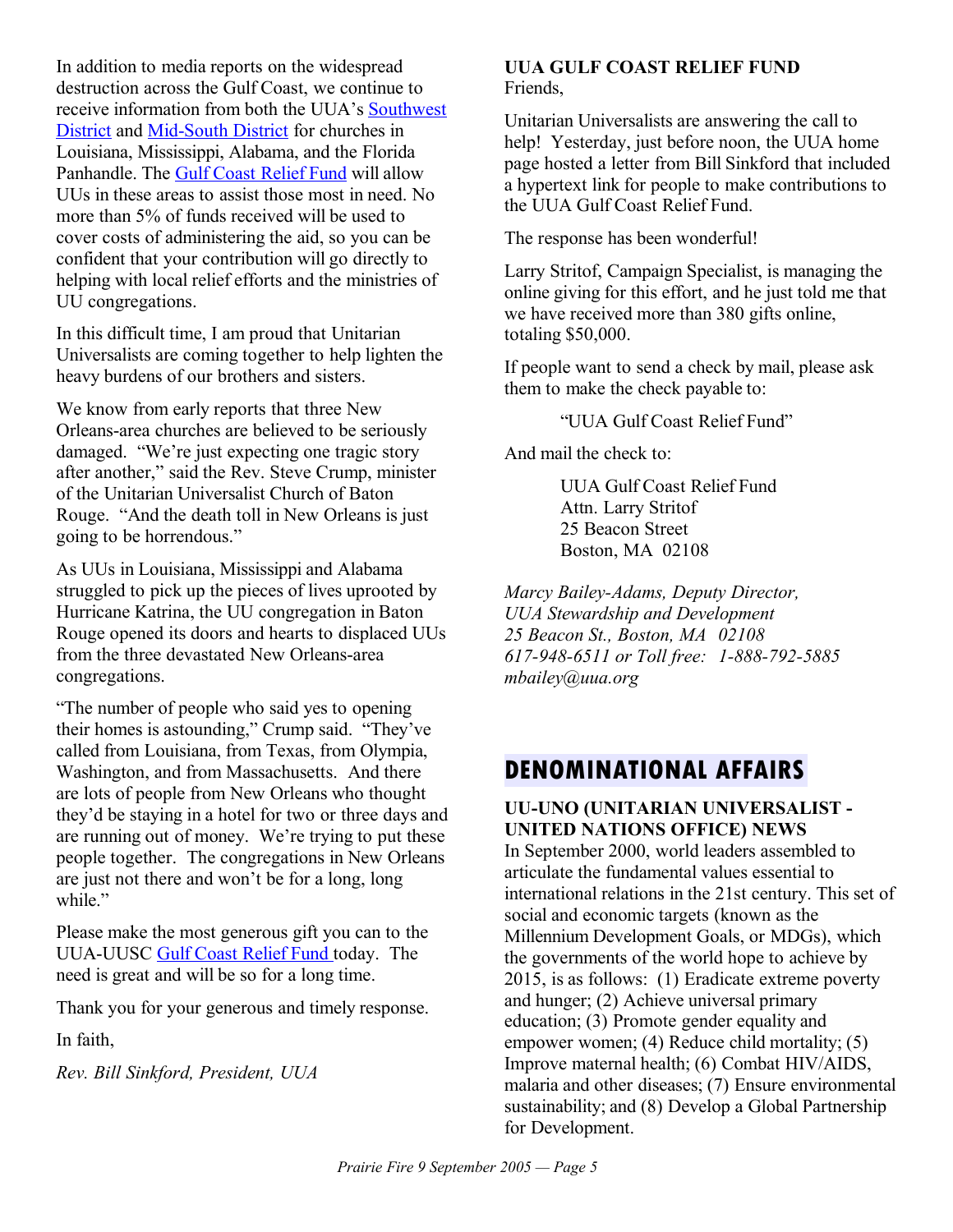How can Prairie can be involved in implementing these goals? The UU-UNO has a suggestion, which by means of this newsletter item I wish to pass on to the congregation, the Board, and the Social Action Committee for consideration and possible action.

The office has begun a project to increase congregational involvement in the UN by teaming up with The Southwest Indian Relief Council to provide baskets of baby supplies to Native American mothers of newborns who have attended 75% of their prenatal appointments and at least two parenting classes. So far, this program has increased prenatal care from 20 to 80% in some areas.

This project directly supports MDGs #4 and #5 which are to "reduce child mortality" and "to improve maternal health." Congregations are being asked to collect supplies for these baskets. Donations can be as small as a single pacifier, thus giving all members a chance to participate. The pilot project was done at the First UU Church of Dallas on the first two Sundays in May and resulted in over 500 basket items plus \$250 in cash. Additional information can be found on the UU-UNO Web site—www.uu-uno.org. This project seems one that Prairie could easily take on, and I would be very interested in your thoughts and reactions to the idea. E-mail me at : pwatkins@wisc.edu.

Those of you who have an interest in the United Nations are encouraged to consider looking into the Dane County chapter of the UNA-USA, which meets on the second Tuesday of each month beginning on **September 13** at 7:15 p.m. at Grand Hall, Meriter Main Gate, 333 West Main Street (free parking in the ramp opposite the entrance).

This month's speaker is David Piovanetti, Middleton H.S. Model UN Advisor and county UNA-USA Education Chair, who will speak about his five-week summer Fullbright Project in India. Also, save the date of **Monday, October 24** (the 60th anniversary of the founding of the U.N.), and consider attending the UNA-USA, D.C. annual dinner, which will be held 5:30 – 9 p.m. at Lowell Hall, with our "Mayor for Peace" David Cieslewicz as speaker. For more on the local organization, visit: www.unausadanecounty.org

#### **UUSC JOINS CALL FOR JUSTICE WEEKEND SEPTEMBER 24-26 IN D.C.**

The Unitarian Universalist Service Committee (UUSC) and the Rev. William G. Sinkford, UUA President, are inviting UU congregations to endorse and attend the upcoming Call for Justice Weekend in Washington, D.C. on September 24-26.

After the grim revelations in the last year regarding U.S. torture and abuse of detainees in Iraq, Afghanistan, and Guantanamo, there is little doubt that our nation faces a moral crisis. The time has come for us to take a united stand.

The goal is to educate the public and our national leadership about the grim realities of current U.S. practices, and to insist on immediate reforms.

Planned activities include:

**Saturday, Sept. 24**: educational workshops and panel discussions, with accommodation for those who wish to participate in the United for Peace and Justice anti-war rally and related events

**Sunday, Sept. 25**: Interfaith service at All Souls Unitarian Church, followed by a formal mock trial of Sec. of Defense Donald Rumsfeld, Attorney General Alberto Gonzales, and former CIA Director George Tenet for violations of international and U.S. laws prohibiting torture. Actual laws and evidence, real lawyers, and real testimonies by Iraqi and Afghan torture survivors and an intelligence expert will be used.

**Monday, Sept. 26**: Interfaith ceremony, followed by a march to Capitol Hill led by the Rev. Sinkford and other clergy to begin a day of advocacy meetings with congressional representatives.

UUs are urged to join together for the Call for Justice Weekend. Today, we can remain neither silent nor passive about torture. Delegations from each congregation are urged to participate.

Members and friends who wish to attend should register online at www.uusc.org/stoptorture. For questions or further assistance, contact Jennifer Harbury or Nadya Khalife at UUSC at 617-868- 6600 or at stoptorture (at) uusc.org.

[*Ed. Note: materials about the Call for Justice Weekend are being posted at Prairie.*]

*Pat Watkins*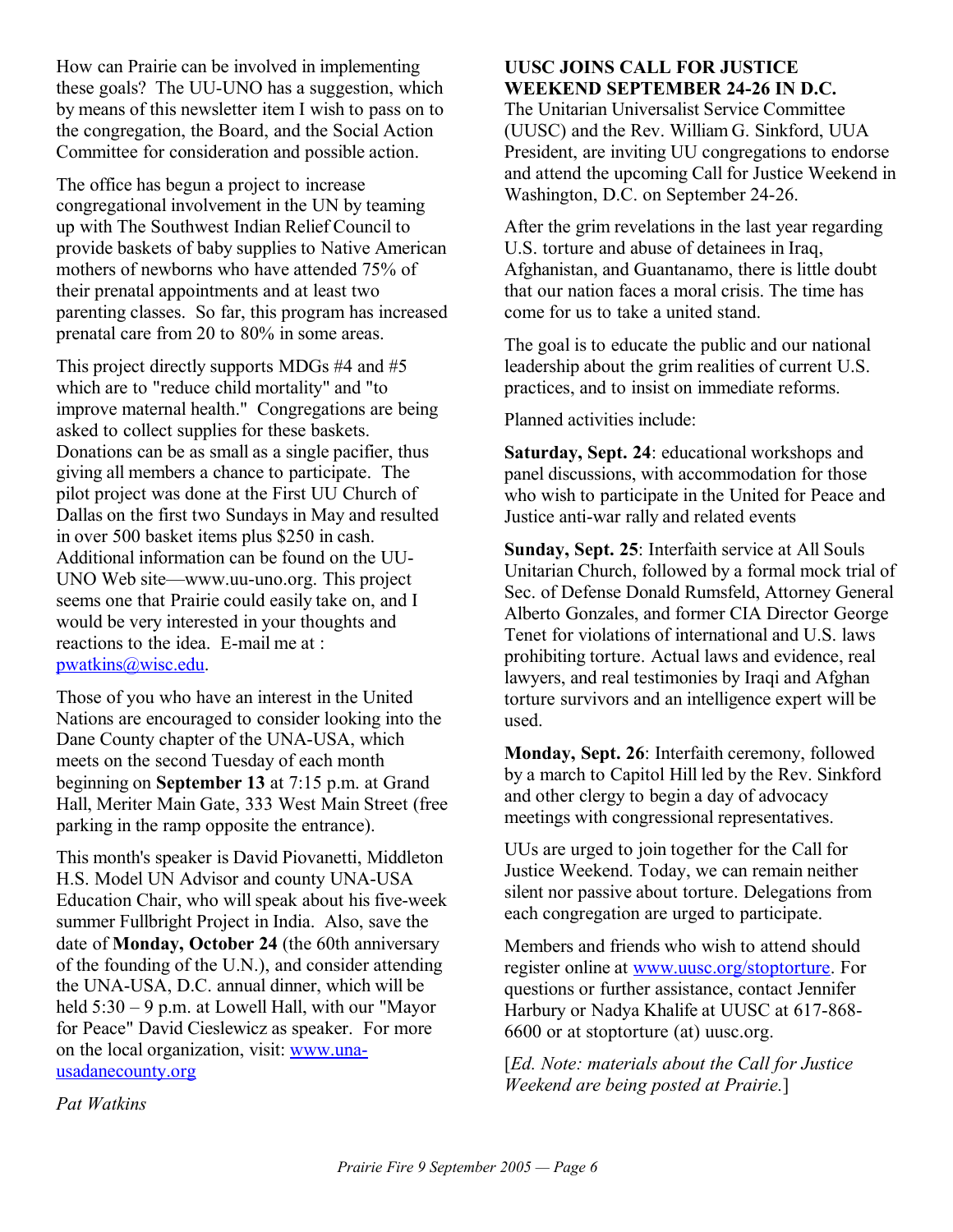# **OTHER NEWS**

## **ISLAM IN THE CONTEMPORARY WORLD**

The Greater Madison Interreligious Association presents a talk and discussion on forms and practices of Islam, and challenges and possibilities facing Islam and its practitioners in the world today. The presentation is **Tuesday, September 13**, 7 to 9 p.m. at the First Unitarian Meeting House, 900 University Bay Drive, Madison.

#### **UN INTERNATIONAL DAY OF PEACE POTLUCK PICNIC SEPTEMBER 18**

The Baha'is of Middleton are hosting a potluck picnic at the Lakeview Park Shelter in Middleton on **Sunday, September 18**, at 12:30 p.m. in support of the UN International Day of Peace. The observance will include speeches, music, and entertainment. Prairie UUs are invited to join the Baha'is for the event.

In 1981, the UN General Assembly passed Resolution 36/67 declaring an International Day of Peace. In 2001, the same body adopted Resolution 55/282 declaring September 21 each year the International Day of Peace, so that the entire world could observe a day of cease-fire, peace, and nonviolence.

### **JOIN THE MILLION VOICE CHOIR SEPT. 21**

On **September 21**, Gemma (who goes by just one name) invites all of Madison to join her in singing "We Rise" along with her Million Voice Choir. The event will take place on the Library Mall on the UW campus. This year, Kids for Peace and the Madison Children's Museum are co-sponsoring the peace event along with Kijiji School. If you would like to do a peace presentation, such as a song, poem, puppet show, etc., contact Judy Washbush at 271- 3689.

*Paula Pachciarz*

### **MADISON PAGAN PRIDE DAY OCTOBER 1**

Madison Area Pagan Pride Day happens on **Saturday, October 1**, 11:00 a.m. to 9:00 p.m. at Lakeview Park in Middleton (on the side of Allen Boulevard away from the lake, at Mendota Ave.). Please plan on joining us for a day of education, activism, and community. During the day there will be a wide variety of vendors, workshops, entertainment, and rituals. See http://GWPPD.org for more information, or write to GWPPD@GWPPD.org. (I'm at the other end of that address, so no fear!)

*Dorothy Krause*

#### **MADISON INSTITUTE FORUM ON NEO-CONSERVATISM PLANNED FOR OCT. 1** You are invited to the next open forum at the

Wisconsin Historical Society, **Saturday, October 1**, from 9 a.m. to noon.

Do you wonder about the influence of conservative policies on this country? Then come hear "Gulliver in Lilliput, American Foreign Policy in a Neoconservative Age," given by Professor Shadia Drury of the University of Regina, Saskatchewan, Canada. Professor Drury has given intense scrutiny to Leo Strauss (1899-1973), commonly considered the force behind the current neo-conservative movement. This is a good opportunity to become well informed about the many influences on American foreign policy.

#### *From the National Council of Churches* **INTERFAITH SUNDAY TELECAST FOR KATRINA AND 9/11 FAMILIES**

The Kentucky Council of Churches is planning a "Compassion Sunday" service remembering the victims of both the terrorist attacks of 2001 and the Gulf Coast hurricane of 2005. The service, at 2 p.m. CDT on **September 11**, will include religious leaders from many faith traditions, including Catholic, Protestant, Jewish, Muslim, and Hindu communities. NCC President Thomas L. Hoyt, Jr., the CME Bishop of Louisiana and Mississippi, will participate in the service. During the broadcast, information on organizations helping provide relief to hurricane victims will be provided. For information on watching the program on satellite television or Internet, see www.kycouncilofchurches.org.